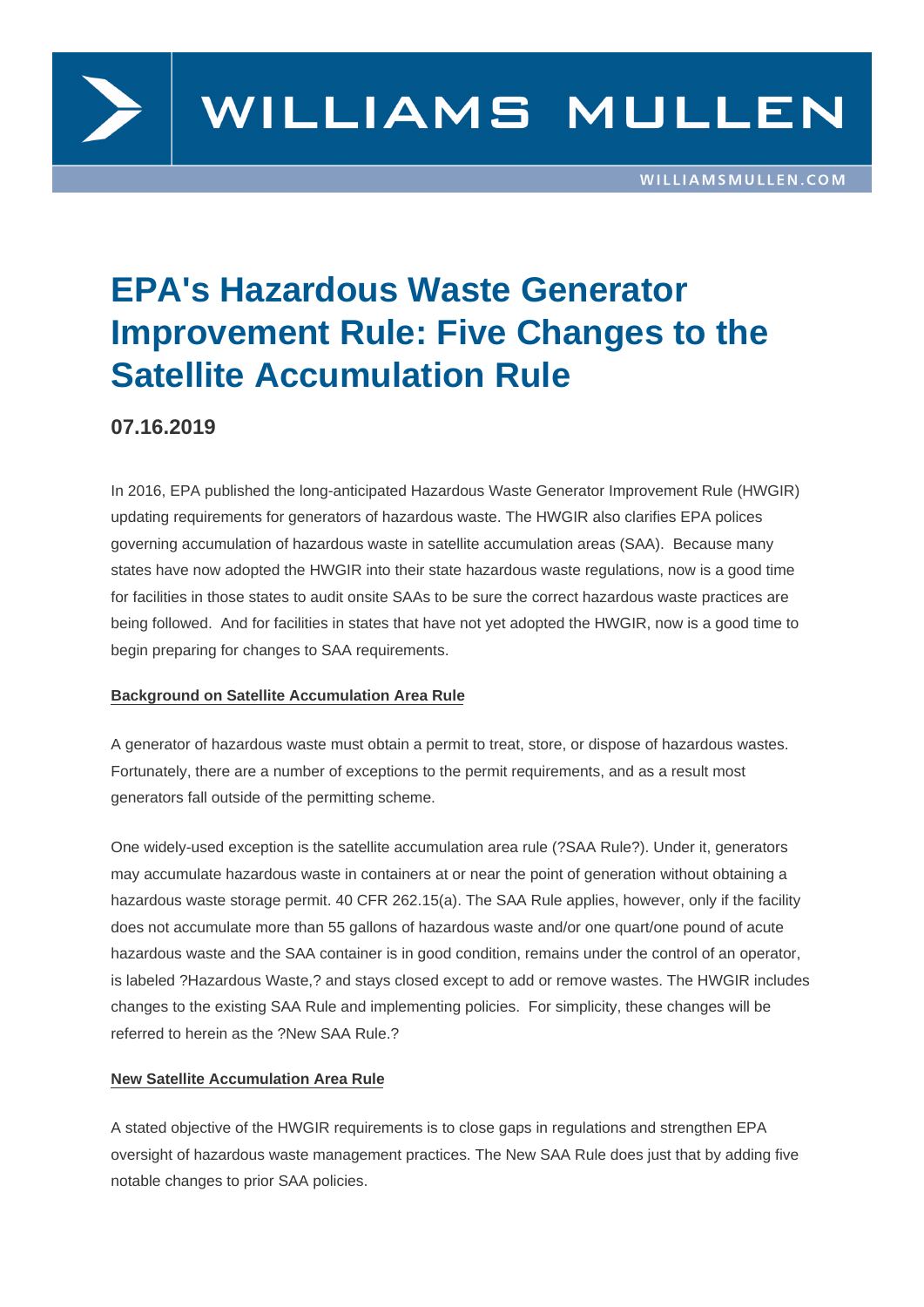#### **Change No. 1: Incompatible Wastes**

While previously implied, placement of incompatible wastes in the same SAA container is now regulated. The following restrictions were added by the New SAA Rule to ensure incompatible wastes are not a threat to employees or the environment in SAAs:

- Generators are expressly prohibited from accumulating incompatible hazardous wastes in the same SAA container;
- All SAA containers must be ?washed? if subsequently they will be used to hold incompatible waste, although the nature and scope of washing is not detailed; and
- A dike, berm, or wall must be installed to separate incompatible waste units in a single SAA.

## **Change No. 2: Exceptions to Closed Containers**

The previous SAA Rule required SAA containers to be closed, except to add or remove hazardous wastes. This is also the case under the New SAA Rule. However, under the New SAA Rule, a SAA container may be opened for ?temporary venting? when necessary for ?proper operation of equipment? or to ?prevent dangerous conditions? such as pressure-builds. This flexibility does not apply to containers in central accumulation areas (CAA).

## **Change No. 3: Three Calendar Days**

Once the amount of hazardous waste accumulated in a SAA exceeds the volume caps of 55 gallons of non-acute hazardous waste or one quart/one pound of acute hazardous waste, existing regulations allow the generator ?three days? to comply with a panoply of hazardous waste storage container requirements (inspections, labels, berms, alarms, training, preparedness/prevention plans, and contingency plans). Over the years, EPA has provided a myriad of guidance on what is meant by ?three days.? The New SAA Rule preamble clarifies how the Agency will enforce the requirement going forward:

- ?Three days? now means ?three consecutive calendar days,? not three business or work days;
- No relief from counting days is provided just because hazardous waste is not being generated at the SAA or the facility is not operating;
- ?Three consecutive calendar days? is not to be measured in hours, and as a result the SAA generator may actually have less than 72 hours to comply; and
- Full hazardous waste storage container requirements are only triggered for ?excessive wastes,? which are defined as that portion of SAA hazardous wastes exceeding regulatory caps.

Because this is a clarification of an existing requirement, it applies immediately in all states, including those that have not yet adopted the HWGIR.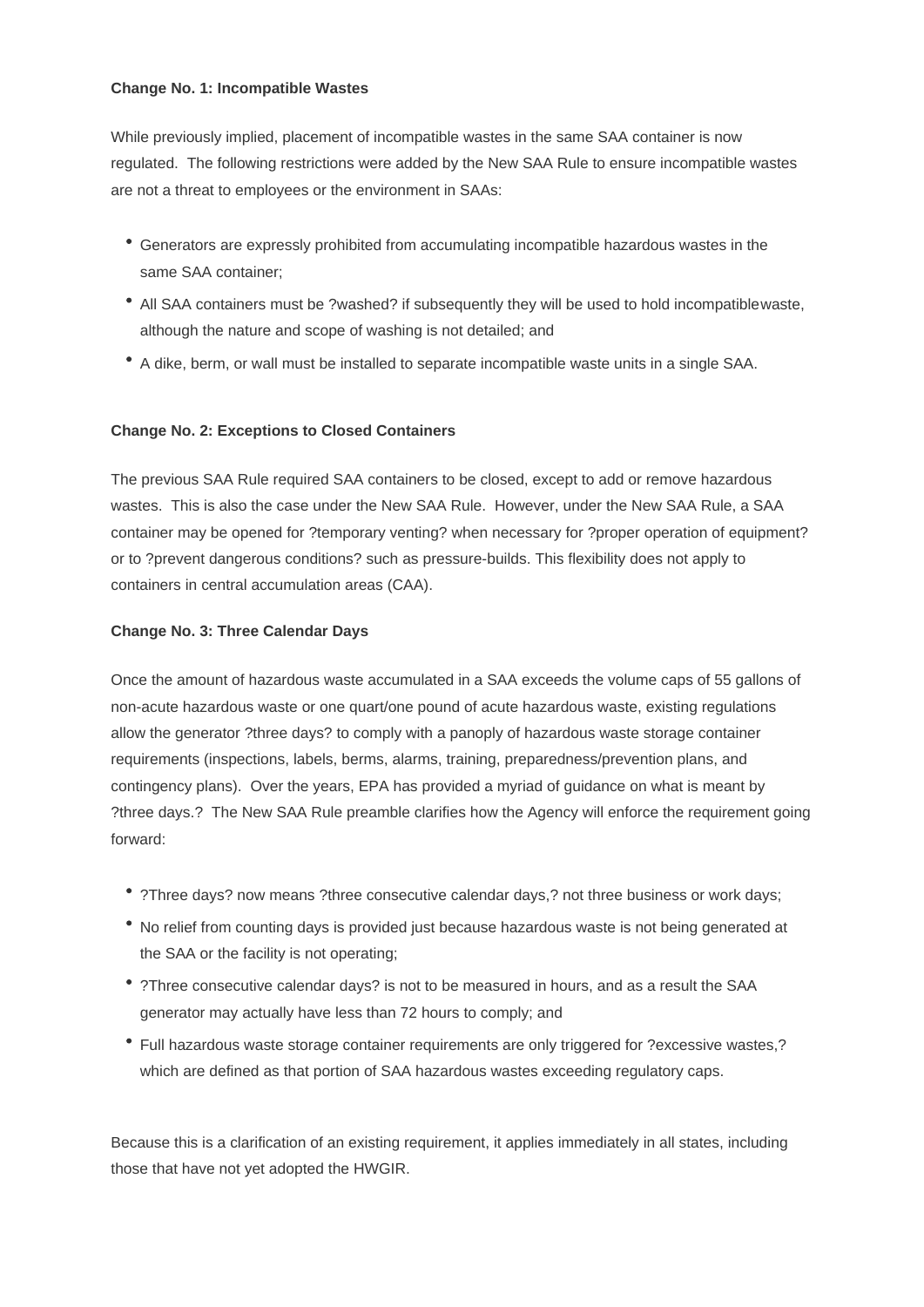#### **Change No. 4: Reactive Hazardous Waste**

The preamble to the New SAA Rule revokes prior guidance on storing reactive hazardous waste at a SAA. Under the prior guidance, a SAA generator could elect to accumulate reactive hazardous waste in a separate, explosion-proof room and still comply with the requirement that the SAA be ?at or near the point of generation? - - thereby staying within the parameters of the SAA exception. The preamble to the New SAA Rule vacated this option by stating that an area used for the accumulation of reactive wastes away from the point of generation should be managed as a CAA, not an SAA. However, the preamble also indicates that generators may move a container of reactive hazardous waste from an SAA to a CAA for storage and then back to the SAA for further accumulation of reactive wastes. Employee training and recordkeeping are critical to successfully navigating this option.

Because this change revokes prior guidance, it applies immediately in all states, including those that have not yet adopted the HWGIR.

#### **Change No. 5: Control of an Operator**

The existing SAA Rule, as well as the New SAA Rule, require all SAAs to be ?under the control of an operator.? EPA used the preamble to the New SAA Rule to clarify what is meant by that phrase. The clarification indicates that:

- The operator must have a regular presence in the SAA and be able to control accumulation of hazardous waste;
- Control over access to the area, building, or room in which a SAA is located is not necessarily required; and
- There can be more than one operator serving different functions for each SAA.

Employee training is a key component of ensuring the SAA is under the control of an operator.

Because this change is an interpretation of a requirement in both the existing and New SAA Rule, it applies immediately in all states, including those that have not yet adopted the HWGIR.

#### **Conclusion and Next Steps**

The HWGIR, including the New SAA Rule, is effective in Iowa and Alaska where EPA runs the hazardous waste program and in fifteen other states, including Virginia and North Carolina, that have adopted it into their delegated state program. In states with delegated programs that have not yet adopted the HWGIR, it?s appropriate for companies to take the following steps now to plan for the new EPA SAA policies at their facilities:

Step No. 1: Audit compliance with the New SAA Rule as compared to existing requirements;

Step No. 2: Upgrade operating records, training, management plans, recordkeeping, and inspection